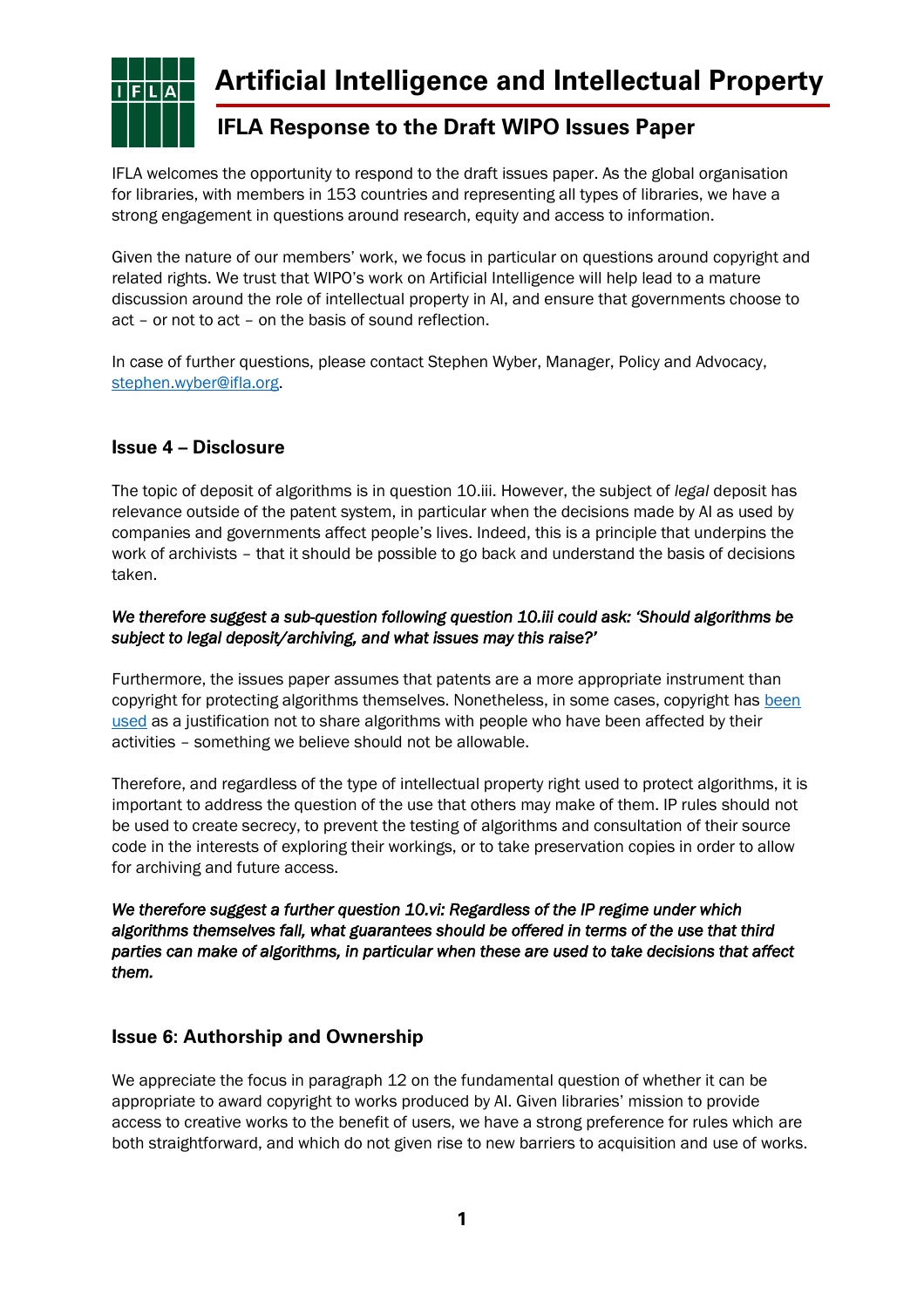

### *First of all, we would recommend taking care in paragraph 12 in referring to the 'attribution of copyright to AI-generated works' – it would be better to talk about the 'attribution of copyright protection'.*

Secondly, we believe that it is important not to over-estimate the idea that AI autonomously generates works. Arguably, the concept of a truly 'autonomously' generated work remains a long way off. In reality, artificial intelligence remains highly dependent on extremely high levels of human input – writing algorithms, programming algorithms, selecting training and test data, and making incremental improvements to algorithms. Polls of scientists regularly underline that genuinely original works by artificial intelligence are many years away.

Given this we would question any stance that the results of AI at the moment are much different than a creative work for example being produced with the assistance of any other form of software or computer programme. The crucial inputs remain entirely human, much in the same way as any digital art other computer aided photograph, music artwork etc. As such, any determination of whether copyright exists in an AI-generated work would need to be based on an assessment of whether the contribution of the programmers counts as original.

### *It should be made clearer in the introductory paragraph to the question that there are significant questions about how autonomous AI really is as opposed to (creative) human input.*

Thirdly, doubt about the question of whether AI can be incentivised should be made clearer. The introductory paragraph seemingly assumes that this is the case (rather than the incentive being to the people or company who produce the AI).

### *We would therefore suggest posing a direct question could focus on whether the traditional logic behind copyright – to incentivise creativity – can really apply to a machine.*

Fourth, a crucial question in any discussion about potential legislative action is whether there is a demonstrated need for this. In this case, is there evidence of a market failure? There is active patenting of AI, and licensing of AI outputs in B2C and B2B markets, which at least at first glance indicates that the market is doing well<sup>1</sup>.

### *In the light of this, we would recommend including a question asking what evidence there is of current market and licencing possibilities not working.*

Finally, there have been too many examples in the past of laws passed in haste which have either been ineffective (the EU's Database Directive) or even harmful (the broad protection afforded to Technological Protection Measures (TPMs) in the WCT without clear carve-outs allowing for circumvention of those which prevent enjoyment of exceptions and limitations, even as they have been widely abandoned in the music and games sectors). In the case of AI, there remain many complex and immature issues, and in the interests of avoiding unintended consequences, there is a strong argument for restraint in legislating.

### *As a result, we would suggest replicating the question in 11.ii, namely: Is it too early to consider these questions because the impact of AI on both science and technology is still unfolding at a rapid rate and there is, at this stage, insufficient understanding of that impact or of what policy measures, if any, might be appropriate in the circumstances?*

<sup>1</sup> [https://www.musicbusinessworldwide.com/ai-in-the-music-industry-is-nothing-to-be-scared-of-its-a-step](https://www.musicbusinessworldwide.com/ai-in-the-music-industry-is-nothing-to-be-scared-of-its-a-step-towards-an-exciting-new-future/)[towards-an-exciting-new-future/](https://www.musicbusinessworldwide.com/ai-in-the-music-industry-is-nothing-to-be-scared-of-its-a-step-towards-an-exciting-new-future/)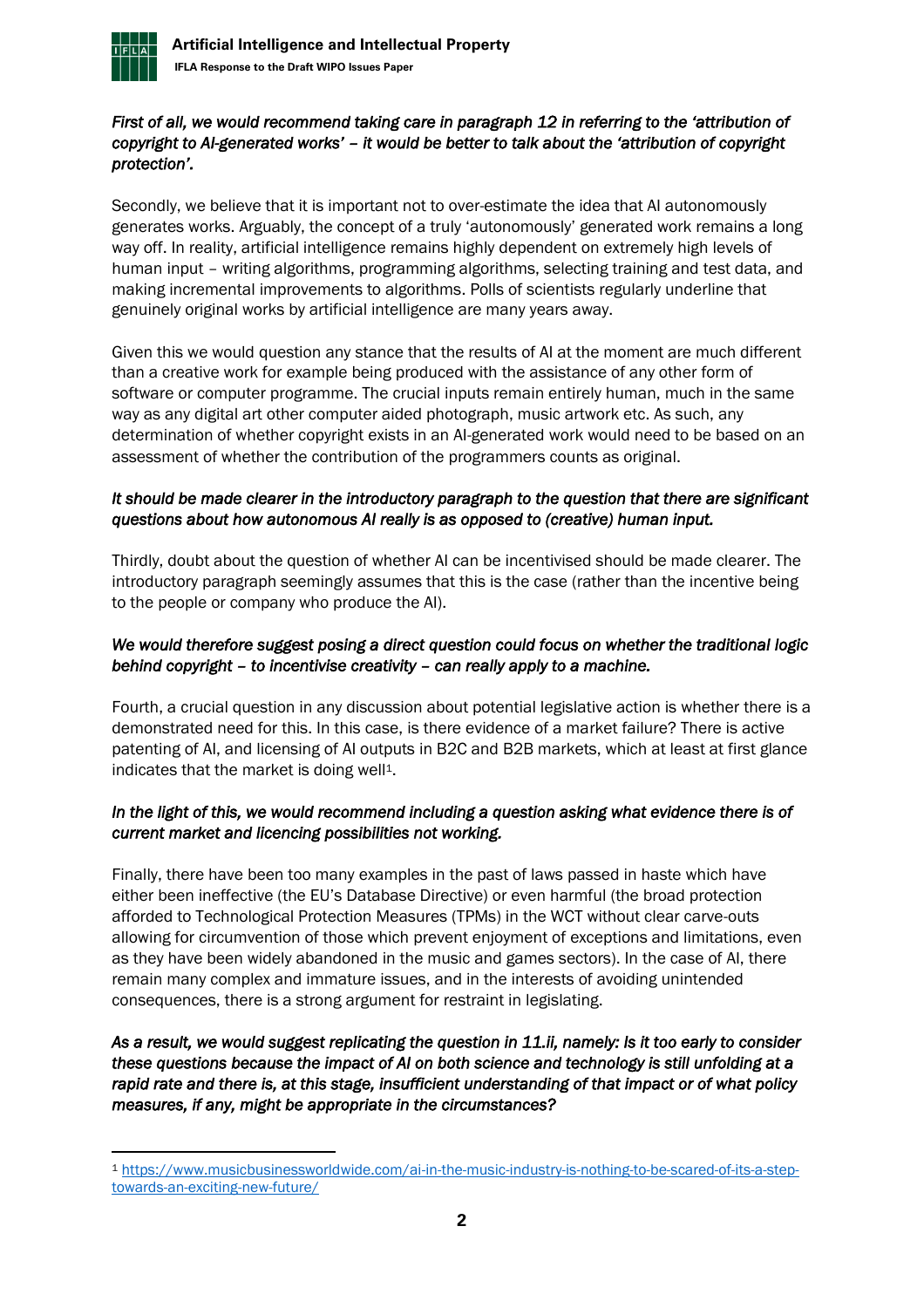

### **Issue 7 – Infringement and Exceptions**

Question 13.i: Libraries have a mission to facilitate access to – including use of – works in their collections. As a result, when a work has been legitimately accessed, there is no conflict with the normal market exploitation of works or unreasonable prejudice to the legitimate interests of rightholders, we will favour the application of unremunerated exceptions. As such, we have a strong preference for clear exceptions allowing for the use of data in legitimately acquired works for the purpose of machine learning.

This is already the case in Japan (through law) and the United States (through interpretation of the Fair Use doctrine) and will be shortly in Singapore. In the European, an exception for Text and Data Mining (TDM) by research institutions and libraries exists that cannot be overridden by contract or TPMs. In the US, for example, it has been made clear that the mining of works is entirely transformative, and does not trade on the artistic expression of the works concerned.

*Therefore, in 13.i, we would therefore recommend adding in the clarification that the copyright works dealt with are legitimately accessed. We would also recommend a sub-question which asks whether provisions on contract override and the circumvention of technological protection measures are needed to make such an exception effective.* 

#### *We would also add in a sub-question along the lines of: 'What impact does the use of legally accessed works for the purposes of text and data mining have on demand for the original works'?*

Question 13.ii: A key argument for the text and data mining exceptions that facilitate AI is that this helps to level the playing field between actors and between countries. An exception will tend to benefit smaller players who do not have the resources or market power to obtain authorisations otherwise.

### *We would therefore, in 13.ii, include a question along the lines of the following: 'In particular, what differences in impact would treating use of data for machine learning without authorisation as copyright infringement have on users according to their size, resources and geography?'.*

Question 13.iii: This question addresses the issue of drawing lines between permitted and nonpermitted uses of works for machine learning. This has proved to be a complicated question in Europe in particular, with ongoing discussions focusing on how this distinction is make.

### *To reflect this point, we would suggest a sub-question to 13.iii: 'What issues does the creation of such a distinction create, and what solutions may be available to overcome these'?*

Question 13.iv: Cross-border cooperation has become a norm both in the research and business worlds, with such partnerships often leading to more rapid innovation and higher impact studies. As such, when considering the impact of laws that could complicate text and data mining, we should take account of impacts on cross-border cooperation.

### *This could be done by adding: 'and what impact would this have on cross-border cooperation drawing on AI for research or other purposes?'*

Question 13.v: We would be very concerned about the idea of obliging licensing in order to carry out text and data mining for the purposes of machine learning. Given how much text and data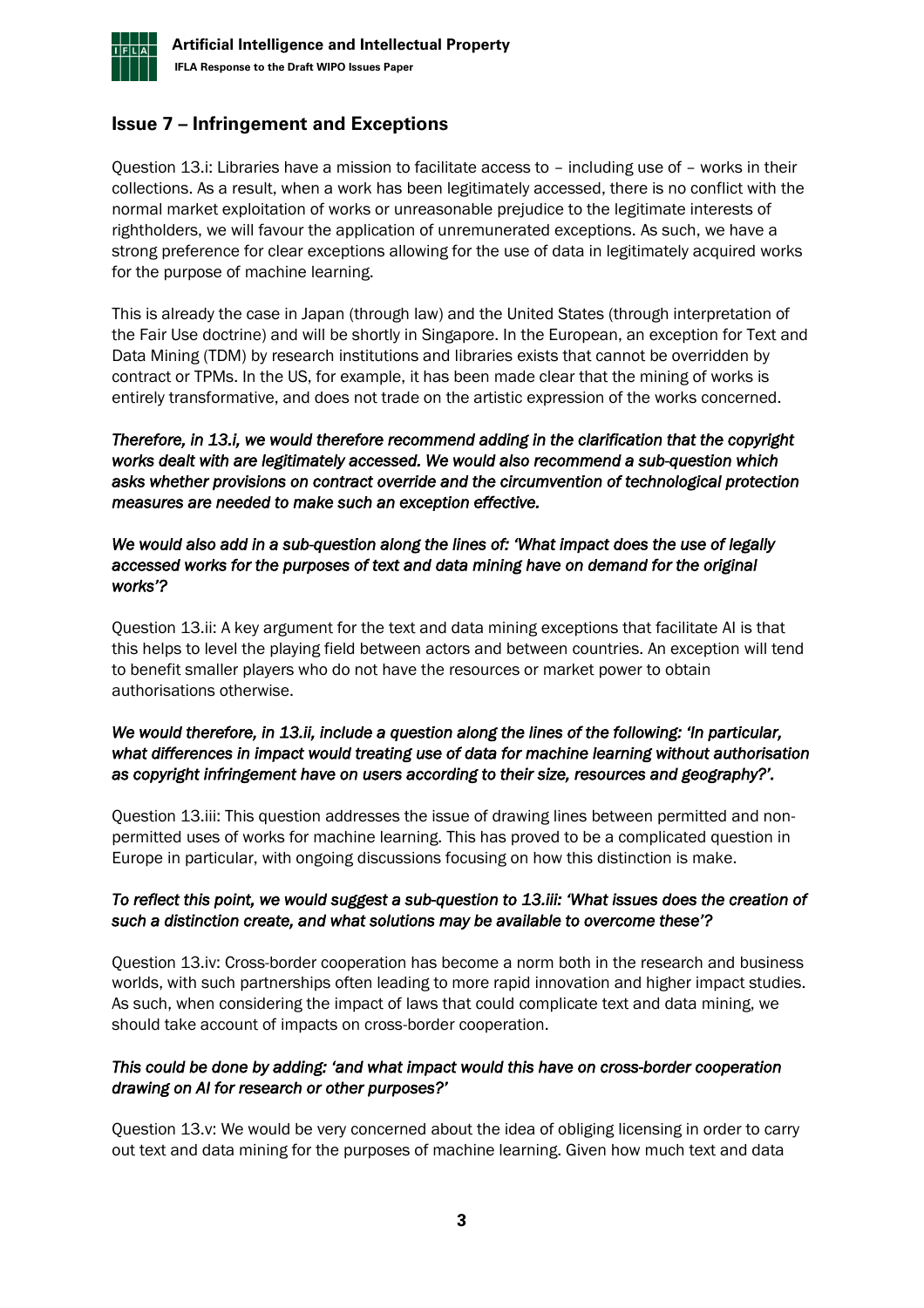

mining uses the open internet as a source material, the number of rightholders involved is immense, and the likelihood of many of them ever receiving royalties is low.

### *As such, we would add to the end of the question: 'what other barriers may there be to the use of licensing in this context?*

### **Issue 8 – Deep Fakes**

While there are certainly important questions around deep fakes, copyright, related rights, or indeed sui generis rights do not seem to be a suitable means of tackling them. We believe that the issues raised in paragraph 14 are tangentially related to copyright at best. There are other existing laws, such as defamation, which may be more appropriate.

*Therefore, making more explicit the question in the introduction to paragraph 15, we would therefore add a question, ahead of 15.i: 'what evidence is there that efforts to tackle deep fakes on the basis of copyright law adds value compared to other legal bases, such as defamation, libel or data protection'?* 

### **Issue 12 – Capacity Building**

As highlighted previously, the creation and enforcement of rights over data and their use risks working out in favour of larger players rather than smaller ones. In the latter category will fall many users in developing countries. Furthermore, in the light of the internationalisation of business and research, it is important to be clear about situations where cross-border action is required.

*Therefore, in paragraph 26, we suggest adding 'competition' to the list of other policy areas. In the question in 26.i, we would add in two further sub-questions: 'What value would such measures have vis-à-vis interventions using other policy tools?', and 'To what extent would such measures need to have cross-border effect?'* 

### **Issue 13 – Accountability for Decisions in IP Administration**

Given the apparently growing role of algorithms in decision making – both within IP administration and government more broadly – there is a strong need for transparency and accountability. It is therefore welcome that this suggestion of the issues paper addresses this topic.

One issue not addressed here, but which is certainly relevant is the use of use of algorithms in copyright enforcement. There is much talk currently of using artificial intelligence to identify copyrighted work, notably in the context of discussions around the implementation of the European Union's Directive on Copyright in the Digital Single Market. While there is some debate about how much information is needed to make a 'match' (i.e. how many seconds of a video or song), it seems relatively clear that such tools do have the potential to identify copyrighted content.

However, it is important not to over-sell the potential of AI-supported tools in this field. First of all, there are still error rates which bring with them the possibility of preventing legitimate